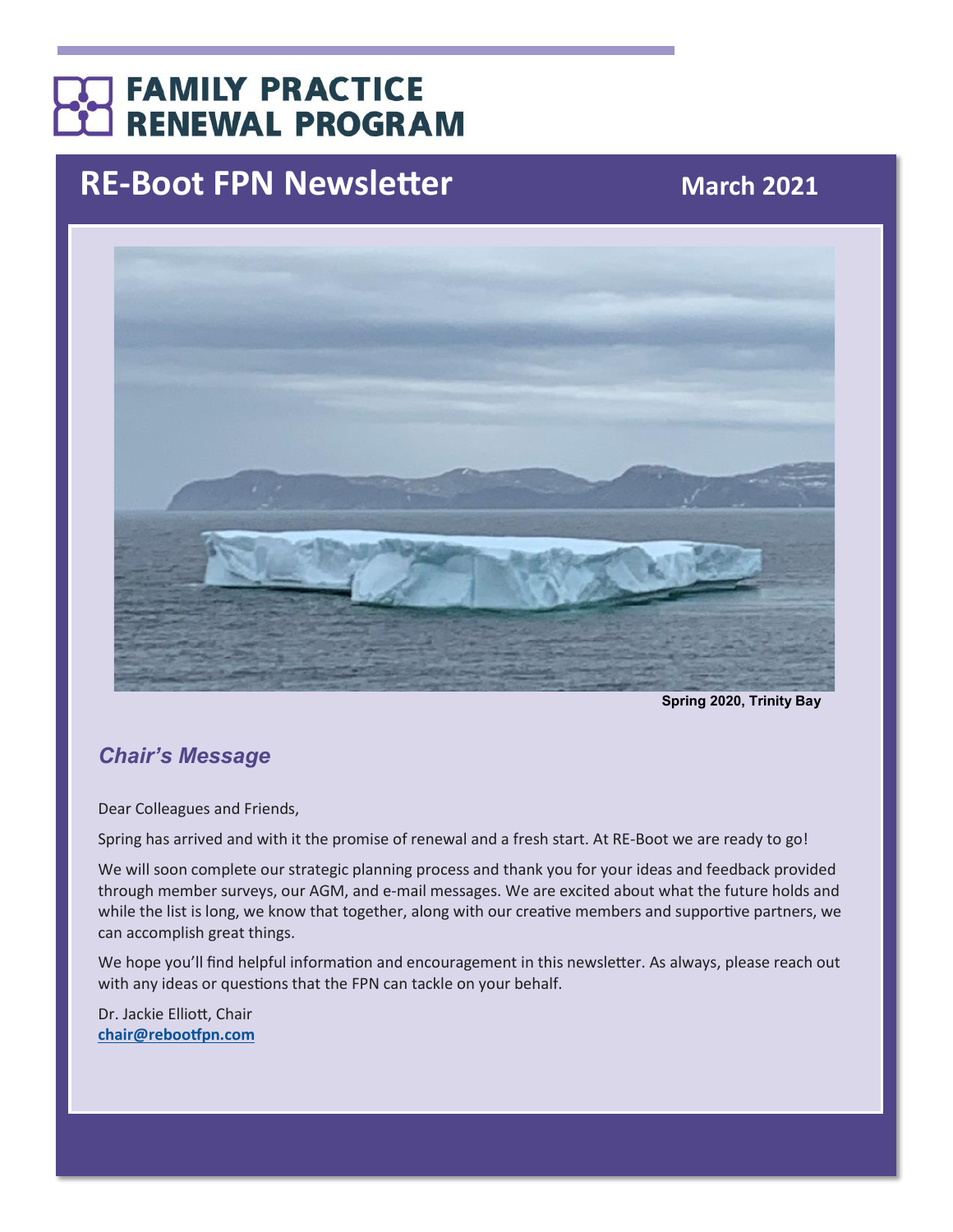### *Less Paperwork Working Group*

We have been pleased to hear from members that the example letters are having a positive impact and effectively opening lines of communication between family physicians and your consultant colleagues.

In addition to the three example letters previously shared, attached is one more example letter in response to sick note requests. We hope these will continue to reduce the burden of paperwork within your day.

- Re-[referral request letter](http://familypracticerenewalnl.ca/wp-content/uploads/2021/03/2020.12.02-EXAMPLE-Re-referral-request.pdf) (UPDATED)
- [Dentist re anticoagulant letter](http://familypracticerenewalnl.ca/wp-content/uploads/2020/12/2020.12.02_EXAMPLE_Dentist_re_anticoagulant.pdf)
- [Request to inform patients of specialist appointment letter](http://familypracticerenewalnl.ca/wp-content/uploads/2020/12/2020.12.02_EXAMPLE_Request_to_inform_patient_of_specialist_appt.pdf)
- [Sick note requests](http://familypracticerenewalnl.ca/wp-content/uploads/2021/03/2021.03.16_EXAMPLE_letter_Sick_Note.pdf) (NEW)

#### *NEW Orientation Working Group – members needed!*

We know it is very challenging for new family physicians, or physicians new to the community, to get all the information they need to do their job effectively (e.g., who does what and where; RHA contacts, processes for acute care facilities etc.) and we want to solve that.

This new group will work with physicians, Eastern Health, and our communities to identify ways we can improve this information sharing, create regional resources, and strengthen networking, all with the goal of attracting and keeping family physicians. The first meeting will be held in April. If you are interested in joining, please contact Deborah at [dwearn@rebootfpn.com.](mailto:dwearn@rebootfpn.com?subject=Orientation%20Working%20Group)

#### *EMR Tips and Tricks Sessions*

Stay tuned for an upcoming list of short (30-45 minute) tips and tricks session on optimizing your EMR time. Sessions will be led by your peers with the content chosen by family physicians. Additionally, we are exploring hosting sessions for your staff. Please email Deborah at [dwearn@rebootfpn.com](mailto:dwearn@rebootfpn.com?subject=EMR%20Tips%20and%20Tricks%20Sessions) if you have a topic or area we should focus on or are interested in hosting (or co-hosting) a particular topic.

#### *MOA Facebook Group*

Your peers have created an informal network for MOAs to learn EMR tips and tricks. Here is the link to the NL MOA EMR Facebook group:

• <https://www.facebook.com/groups/1056916001443877>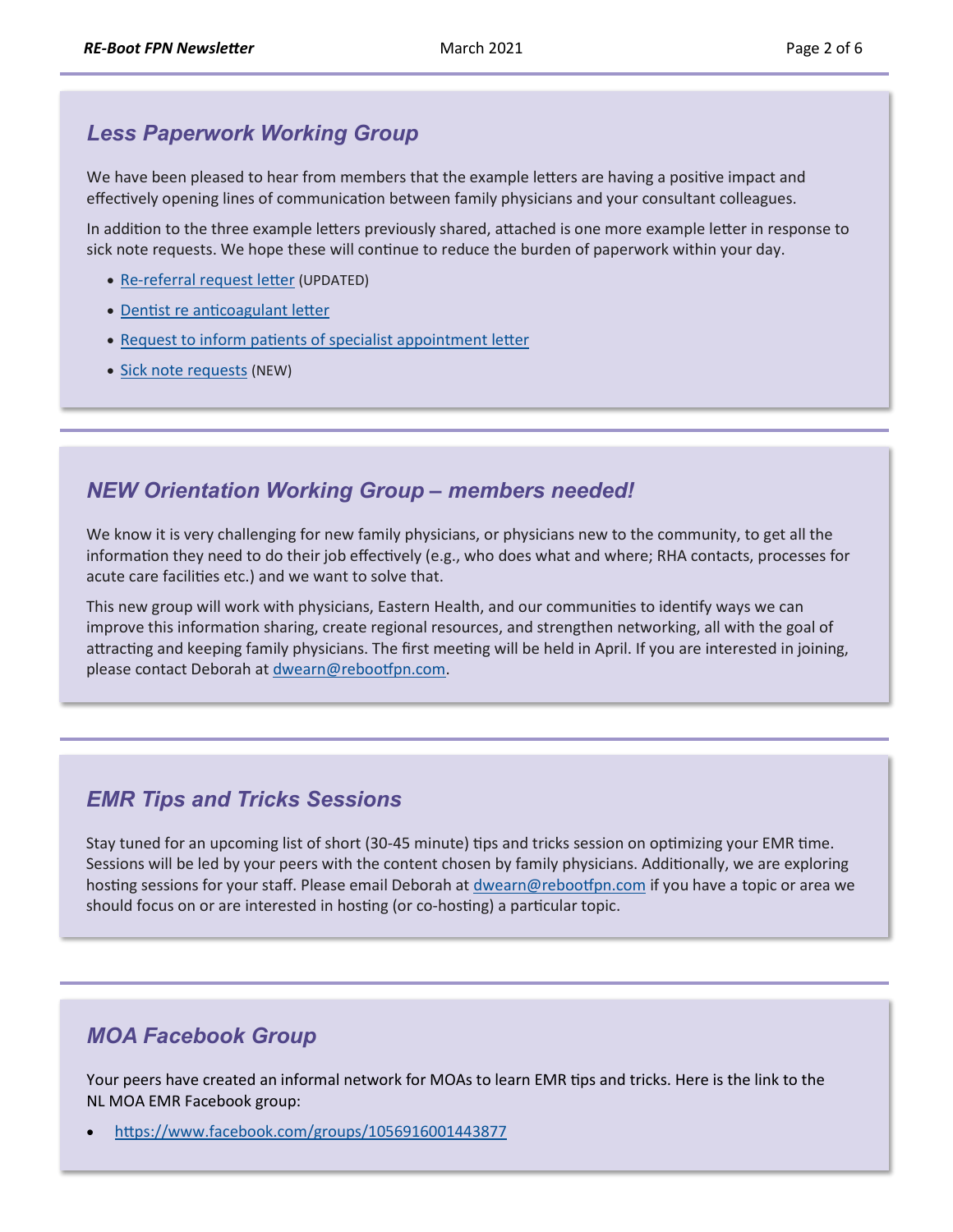#### *Improving How You Find Eastern Health Communications, E-mails and Notices*

We have been actively working with Eastern Health to improve how physicians can find the latest and most up-to-date notices applicable to family practice physicians. In February both the RE-Boot and Endeavor Boards provided feedback to Eastern Health on a new web-based family physician-specific page. Our goal is to centralize, prioritize and ease the burden of emails you receive. Note you will still receive important and timely updates via the NLMA while we look at triggers and other methods to push the right content to you at the right times. Stay tuned for more information in future member updates.

# *NLMA Guide to Non-Insured Services*

In response to recent questions about what is appropriate to charge for non-insured services, we are sharing this NLMA resource. Your FPN colleagues believe that these ranges are fair and recommend using this guide to establish a rate that reflects the value of the services you offer.

• [http://www.nlma.nl.ca/FileManager/Publications/Guides/nlma](http://www.nlma.nl.ca/FileManager/Publications/Guides/nlma-physicians-guide-to-non-insured-service-june-2018.pdf)-physicians-guide-to-non-insured-service-june-[2018.pdf](http://www.nlma.nl.ca/FileManager/Publications/Guides/nlma-physicians-guide-to-non-insured-service-june-2018.pdf)

# *Carbonear General Hospital Endoscopy Central Intake Memo*

• [Eastern Health Memo—Endoscopy Central Intake—Carbonear General Hospital](http://familypracticerenewalnl.ca/wp-content/uploads/2021/03/2021.03.12_Eastern_Health_Memo_Endoscopy_Central_Intake_Carbonear_General_Hospital.pdf)

# *Investigating Primary Care Physicians' Knowledge of Basic Dental Care*

We are two fourth year medical students at MUN looking for family doctors in NL to complete a research survey about dental health in primary care. The purpose of the research is to assess the level of comfort and knowledge primary care practitioners have in providing basic dental care. Participation in this research study is completely voluntary and responses will be anonymous. The survey will take between 15-20 minutes to complete. Your opinion is important and will hopefully contribute to improving medical education in this important field.

The survey is available [here.](https://mun.az1.qualtrics.com/jfe/form/SV_bftd705eJgbcGs6) If you have questions, please direct them to **Myfanwy Price**  ([myfanwy.price@mun.ca\)](mailto:myfanwy.price@mun.ca?subject=Investigating%20Primary%20Care%20Physicians) or **Jessa Vokey** ([j.vokey@mun.ca\).](mailto:j.vokey@mun.ca?subject=Investigating%20Primary%20Care%20Physicians)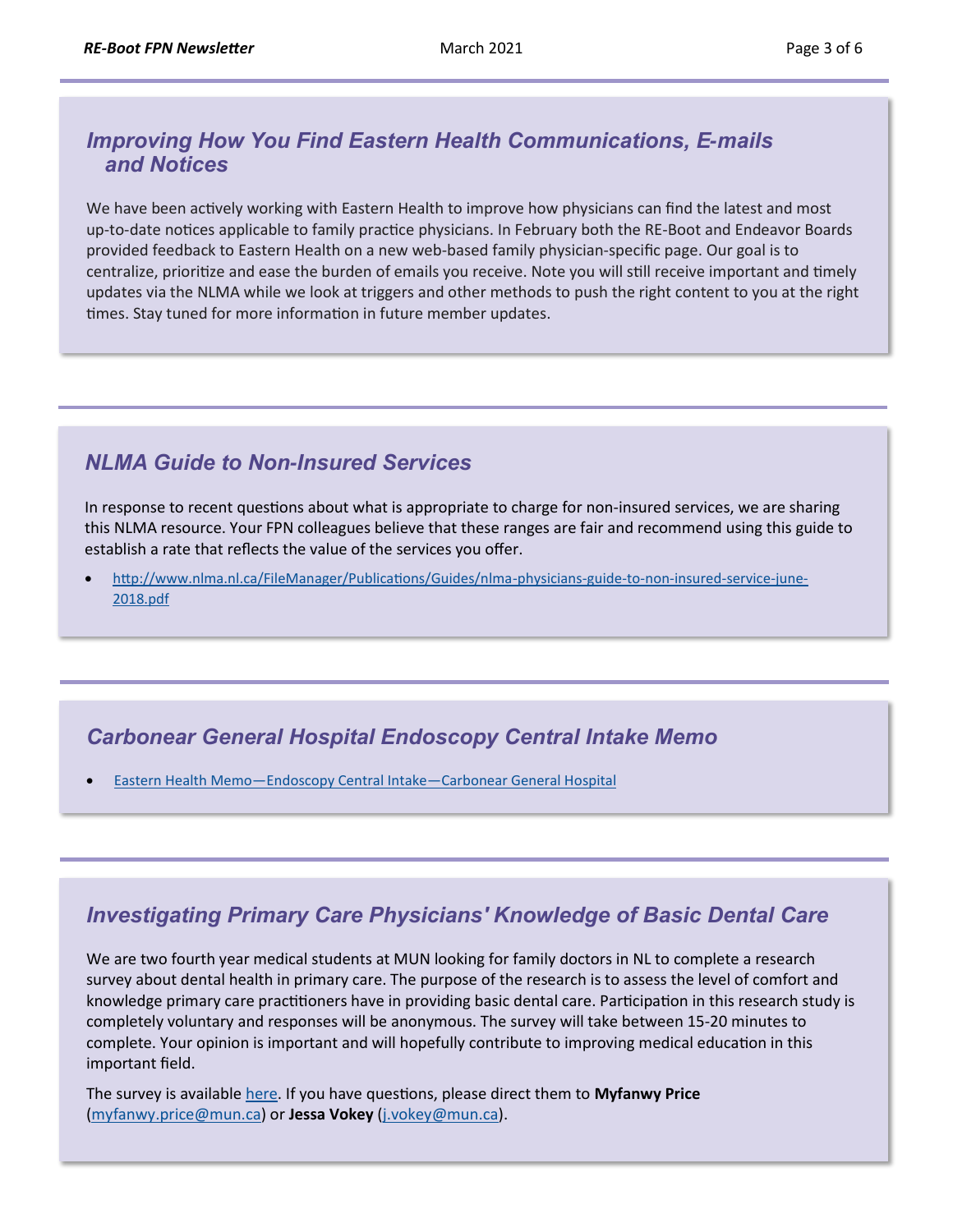#### *Wait Times*

| <b>DI Wait times</b> | <b>Burin</b> | <b>Carbonear</b> | <b>Clarenville</b> |               |
|----------------------|--------------|------------------|--------------------|---------------|
| <b>Ultrasound</b>    | 112          | 50               | 40                 | calendar days |
| <b>CT</b>            | 21           | 52               | 39                 |               |
| Mammography          | 10           | 43               | 60                 |               |
| <b>Bone Density</b>  |              | 220              | 73                 |               |
| <b>ECHO</b>          | 203          | 135              | 245                |               |

| <b>Burin specialist wait times</b> |                                                                    |  |
|------------------------------------|--------------------------------------------------------------------|--|
| <b>Specialty</b>                   | <b>Next available</b>                                              |  |
| <b>Internal Medicine</b>           | 31-Mar                                                             |  |
| Pediatrician                       | 01-Apr                                                             |  |
| Surgeon                            | 31-Mar                                                             |  |
| Obstetrician                       | 14-Apr                                                             |  |
| Psychiatrist                       | urgent referrals only after discussion with<br>referring physician |  |

# *Project ECHO NL: Opioid Use Disorder Session 10*

*Session 10: Special Populations: Youth and Young Adults (Advanced)*

#### **Tuesday, April 13, 2021 (12:00 – 1:00 pm NDT)**

**Speaker:** Dr. Sharon Cirone, MD, FCFPC, CAC(AM) (Family Physician and Addictions Consultant, Child and Adolescent Mental Health Team, St. Joseph's Health Centre, Toronto).

**To register for Session 10**, please email [Chelsea.Hynes@easternhealth.ca](mailto:Chelsea.Hynes@easternhealth.ca?subject=Project%20ECHO%20NL:%20Session%2010%20-%20Special%20Populations:%20Youth%20and%20Young%20Adults%20(Advanced)%20-%20April%2013/21) by **Friday, April 9**.

*This 1 credit-per-hour Group Learning program has been certified by the College of Family Physicians of Canada and the Newfoundland and Labrador chapter for up to 10 Mainpro+ credits (1.0 Mainpro+ Certified Group Learning credit per session), also considered an acceptable accredited learning activity by the Newfoundland and Labrador Pharmacy Board.* 

• [Project ECHO NL Session 10 flyer](https://mha.easternhealth.ca/wp-content/uploads/sites/7/2021/03/Project_ECHO_NL_OUD_Session_10_Flyer.pdf)

More information about **Project ECHO NL: Opioid Use Disorder**, including frequently asked questions, can be found online [here.](https://mha.easternhealth.ca/adults/opioid-treatment-and-naloxone/echo/)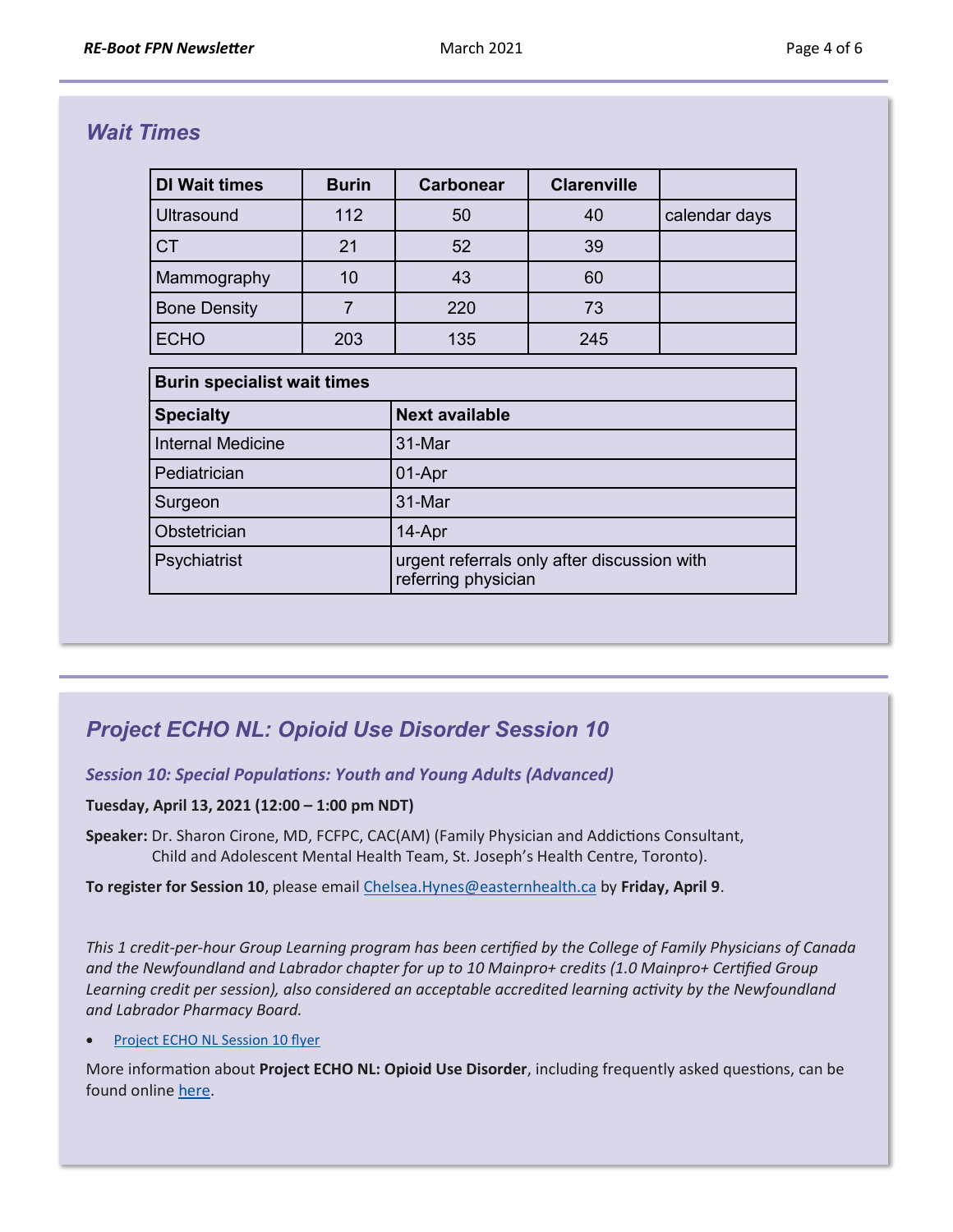# *NL College of Family Physicians (NL CFP) Family Physician Profile*

If you have not yet done so, or your practice has recently changed, NL CFP asks that you kindly complete this survey by clicking on the link below:

- **Survey:** <https://www.surveymonkey.com/r/SH5TX7H>
- **Excerpt from NL CFP** *Our Family Doctor News***—Issue 1, March 2021:** *[NL Family Physician Profile](http://familypracticerenewalnl.ca/wp-content/uploads/2021/03/2021.03.09_Our_Family_Doctor_News_Physician_Profile_Survey.pdf)*

#### *Vaccination for Physicians Providing Care in Congregate Living Facilities*

If you provide care to residents in any Nursing Homes, Personal Care Homes, Community Care Homes, and Assisted Living Facilities and you have **NOT** yet received a COVID-19 vaccine and wish to receive one, please advise Melvin Layden, Regional Director of Long-Term Care at Eastern Health by emailing [Melvin.Layden@easternhealth.ca.](mailto:Melvin.Layden@easternhealth.ca?subject=Vaccination%20for%20physicians%20providing%20care%20in%20congregate%20living%20facilities) Your name will be referred to the Vaccine Task Force for immediate Phase One prioritization. This includes private community-based physicians.

#### *Vaccines*

Thank you for reaching out with your questions and concerns related to the vaccine rollout and prioritization. We also appreciate that the NLMA has formally asked Eastern Health for information and considerations for physicians regarding this issue.

The FPN has been working with Eastern Health to address concerns and questions around the vaccine and the roll-out process. Family physicians can expect to receive a URL to register this week (March 29) for the vaccine, if they wish. This URL will be sent via NLMA to ensure no MD is missed. Vaccination will begin April 5.

In addition, as you have seen via NLMA, there will be the launch of a portal for physicians who wish to take part in vaccine clinics as 'vaccinators.'

Please note that information related to COVID-19 vaccines is updated regularly so we always recommend you try to find the most up-to-date information. Centralizing where information is kept remains a high priority for the FPN in its work with partner organizations.

#### **Government of NL COVID-19 Vaccine Resources:**

[https://www.gov.nl.ca/covid](https://www.gov.nl.ca/covid-19/vaccine/files/NL-COVID19-Immunization-Plan-1.pdf)-19/vaccine/files/NL-COVID19-Immunization-Plan-1.pdf

[https://www.gov.nl.ca/covid](https://www.gov.nl.ca/covid-19/vaccine/prioritygroups/)-19/vaccine/prioritygroups/

#### **NLMA COVID-19 Webpage**

<http://www.nlma.nl.ca/Page/COVID19>

#### **Peer Facebook Group Link** (resources tools/COVID)

Please contact Dr. Roxanne Cooper at [docroxcooper@hotmail.com](mailto:docroxcooper@hotmail.com) (moderator) to receive a link to join this group and have access to a peer-generated shared resource document.